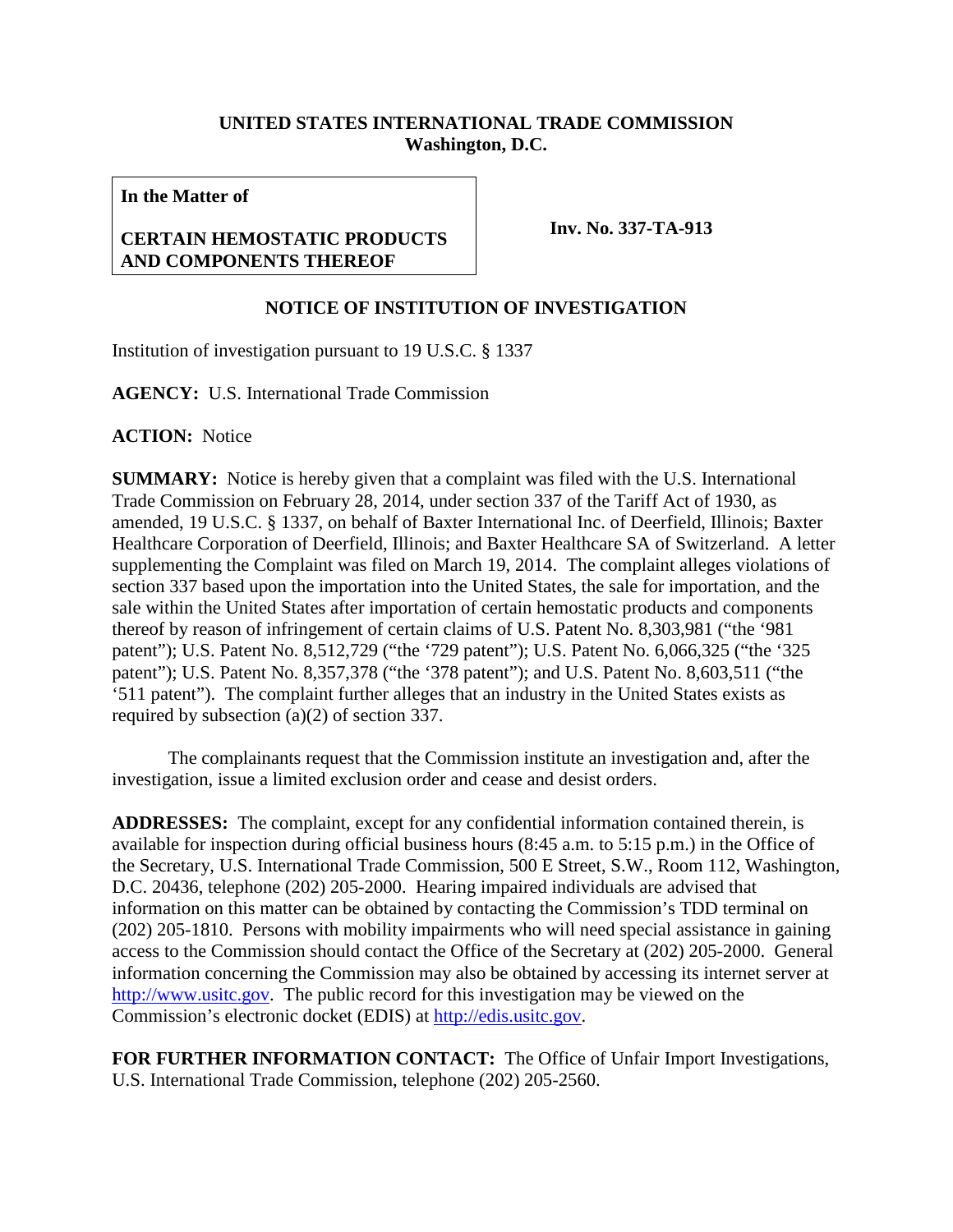**AUTHORITY:** The authority for institution of this investigation is contained in section 337 of the Tariff Act of 1930, as amended, and in section 210.10 of the Commission's Rules of Practice and Procedure, 19 C.F.R. § 210.10 (2013).

**SCOPE OF INVESTIGATION:** Having considered the complaint, the U.S. International Trade Commission, on April 1, 2014, ORDERED THAT –

(1) Pursuant to subsection (b) of section 337 of the Tariff Act of 1930, as amended, an investigation be instituted to determine whether there is a violation of subsection  $(a)(1)(B)$  of section 337 in the importation into the United States, the sale for importation, or the sale within the United States after importation of certain hemostatic products and components thereof by reason of infringement of one or more of claims 1, 2, 4-10, 12-19, and 21-27 of the '981 patent; claims 1-7, 9-16, and 18 of the '729 patent; claims 1-8 of the '325 patent; claims 1-6 of the '378 patent; and claims 1, 2, and 4-9 of the '511 patent, and whether an industry in the United States exists as required by subsection (a)(2) of section 337;

(2) Pursuant to Commission Rule  $210.50(b)(1)$ , 19 C.F.R. §  $210.50(b)(1)$ , the presiding administrative law judge shall take evidence or other information and hear arguments from the parties and other interested persons with respect to the public interest in this investigation, as appropriate, and provide the Commission with findings of fact and a recommended determination on this issue, which shall be limited to the statutory public interest factors set forth in 19 U.S.C. §§ 1337(d)(1), (f)(1), (g)(1);

(3) For the purpose of the investigation so instituted, the following are hereby named as parties upon which this notice of investigation shall be served:

(a) The complainants are:

Baxter International Inc. One Baxter Parkway Deerfield, IL 60015-4625

Baxter Healthcare Corporation One Baxter Parkway Deerfield, IL 60015-4625

Baxter Healthcare SA Thurgauerstrasse 130 Glattpark (Opfikon) Switzerland

(b) The respondents are the following entities alleged to be in violation of section 337, and are the parties upon which the complaint is to be served: